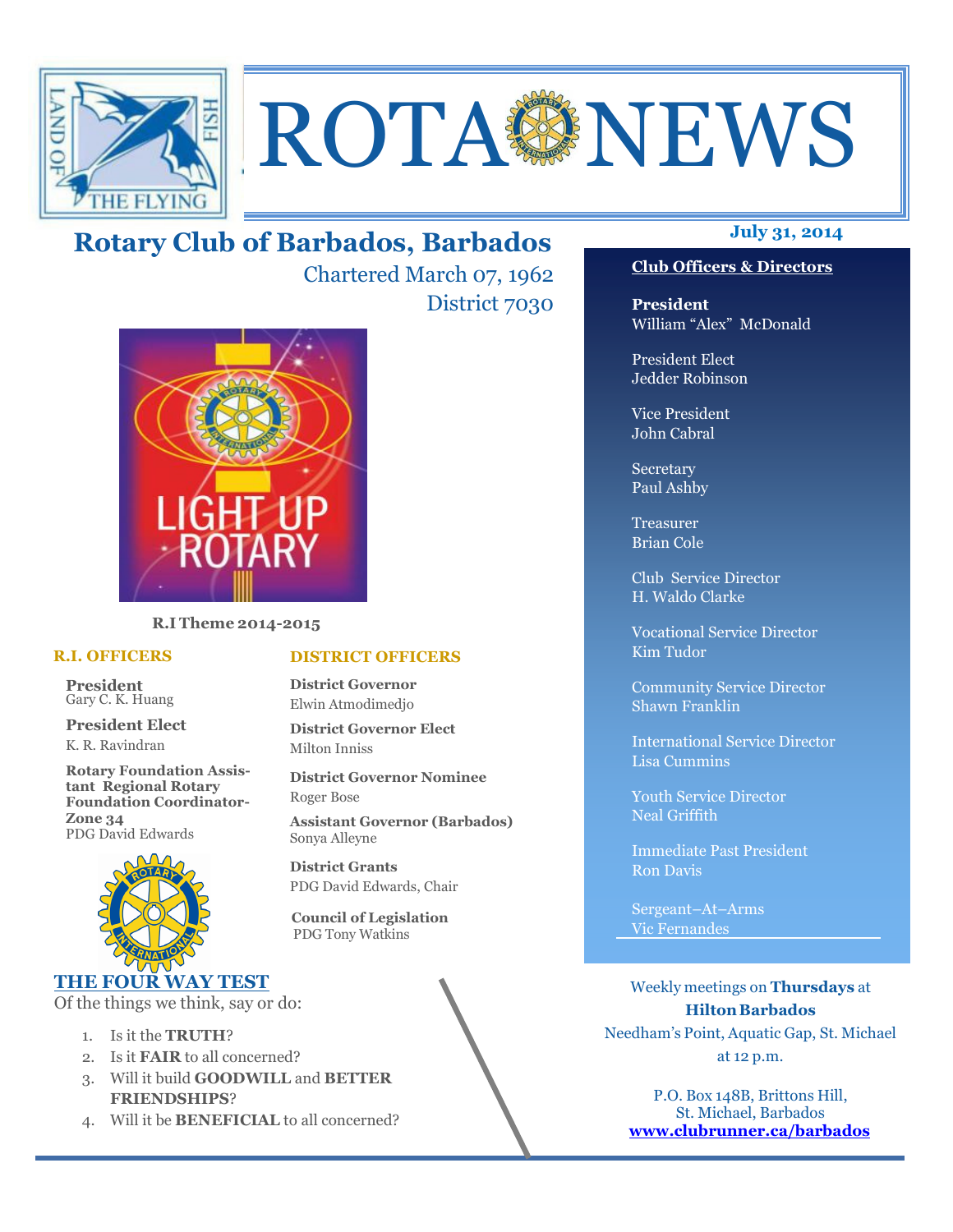#### **THE ROTARY CLUB OF BARBADOS WELCOMES ALL VISITING ROTARIANS AND GUESTS**

Today will be a Fellowship Meeting with a Guest Speaker. Our special guest is Rotarian, Dr. James Catanzaro. His Topic is "The Role of Entrepreneurship in revitalizing Chattanooga, Tennessee"

#### **There is an experienced Greeting Team of PPs Andrew Bynoe and Anthony Reece**.



Rotarian, Dr. James Catanzaro is President of the Chattanooga State Community College, Tennessee He is Ph. D from Claremont Graduate University. He is the Director of the Chattanooga Revision and Enterprise Centre in collaboration with Gallup. The topic will be "The role of Entrepreneurship in revitalizing Chattanooga". Dr. Cantanzaro is the author of a book entitled "Spiritual Surfing".

#### **Meet Andrew and Anthony.**



Andrew "Proper" Bynoe, PHF 2000, joined the RCoB on November 01, 1985. He was President for 1994-95. His project focused on recognizing the competencies of those children who did not excel in the Common Entrance Exam (11+). He worked with the St. James Composite School to develop areas such as music. He has said that this project was the

"fore-runner" of the Alma Parris Secondary School In recent times he has been the local Chair of the committee preparing young professionals for the outgoing GSE Team.



Anthony "Tony" Reece, PHF 2009, joined the Club on May 07, 1988. He was President for the year 2005-06. In 2001-02 Tony served as Secretary, SAA 1999-2000, VP 2003-04 and from 2008-2014 served as Chair of the Heartbeat International Committee— Pacemaker Bank. The Pacemaker bank has been pivotal in enhancing the lives of many in D7030.

Last Thursday, July 24 was a Fellowship Meeting. The Directors responsible for Club and International Service gave an update on their proposed plans for 2014-15.

President Alex caused great surprise and murmur, as the usual leader of the singing of our National Anthem asked PP Jerry to fill this position. As expected we got off to a "paused start" as PP Jerry gathered his singing voice.

The Club was asked to observe a moment of silence in memory of Michael Emmerson Shaw, a former Rotarian of the Mandeville Club, Jamaica and the father of Anthony Shaw; who had died the day before.

Rotarian PP Gregg Hazzard of the Rotary Club of Barbados West promoted the annual Crop Over "Kadooment Day" Lime– August 4th. He promised even better accommodation this year—"There will be parking passes—the RBPF should ensure swift passage."

As part of the International Service programme who is "Lighting Up Rotary" the work of a Hong Kong Club was highlighted.

President Alex gleefully announced the upcoming marriage of Rev Curtis Goodridge to Ms Melissa K. Griffith.

#### **UPDATE ON PLANS AND PROGRAMS CLUB SERVICE—H. WALDO CLARKE**

We are off to an ecstatic start: all committee chairs under the club service banner have been mobilized with their respective mandates and planning meetings have been or are soon to be convened.

Over the coming weeks we will aim to keep members apprised with club related activities at least a week in advance of the event or expectation - whether it be - greeters, lunch venue, guest speaker or Rotary themed weekly/ monthly engagement.

We will also aim to profile members over the year by giving a brief bio which would be captured via the club bulletin and this initiative is designed to bring about greater member relations.

Public relations will also be enhanced via creative programmes to heighten internal and external exposures

Overall this Avenue will work to harness - the message of rotary this year by "Light Up Rotary".

#### **INTERNATIONAL SERVICE**

This is just a brief update on this week's Summer Academy. The feedback from the students has been great.

Tuesday the US High School students joined our local participants and together they were being charged by the US Professor to come up with international service projects which they could collaborate on after the MUN. We worked with them on Friday morning to elaborate on developing some of those ideas so they can be implemented. Then in the second half of the day's proceedings, they had a presentation from PP Katrina themed 'You're hired.' She walked them through the hiring practices of International organisations and what they need to do to prepare for life in those organisations.

# **Meeting Details**

**Thursday, July 24, 2014 Sergeant-At-Arms: Vic Fernandes** 

- **Attendance 57%**
- **Raffle \$106.00**
- **Winner Commander Wilbert Kirton**
- **Fines \$228.35**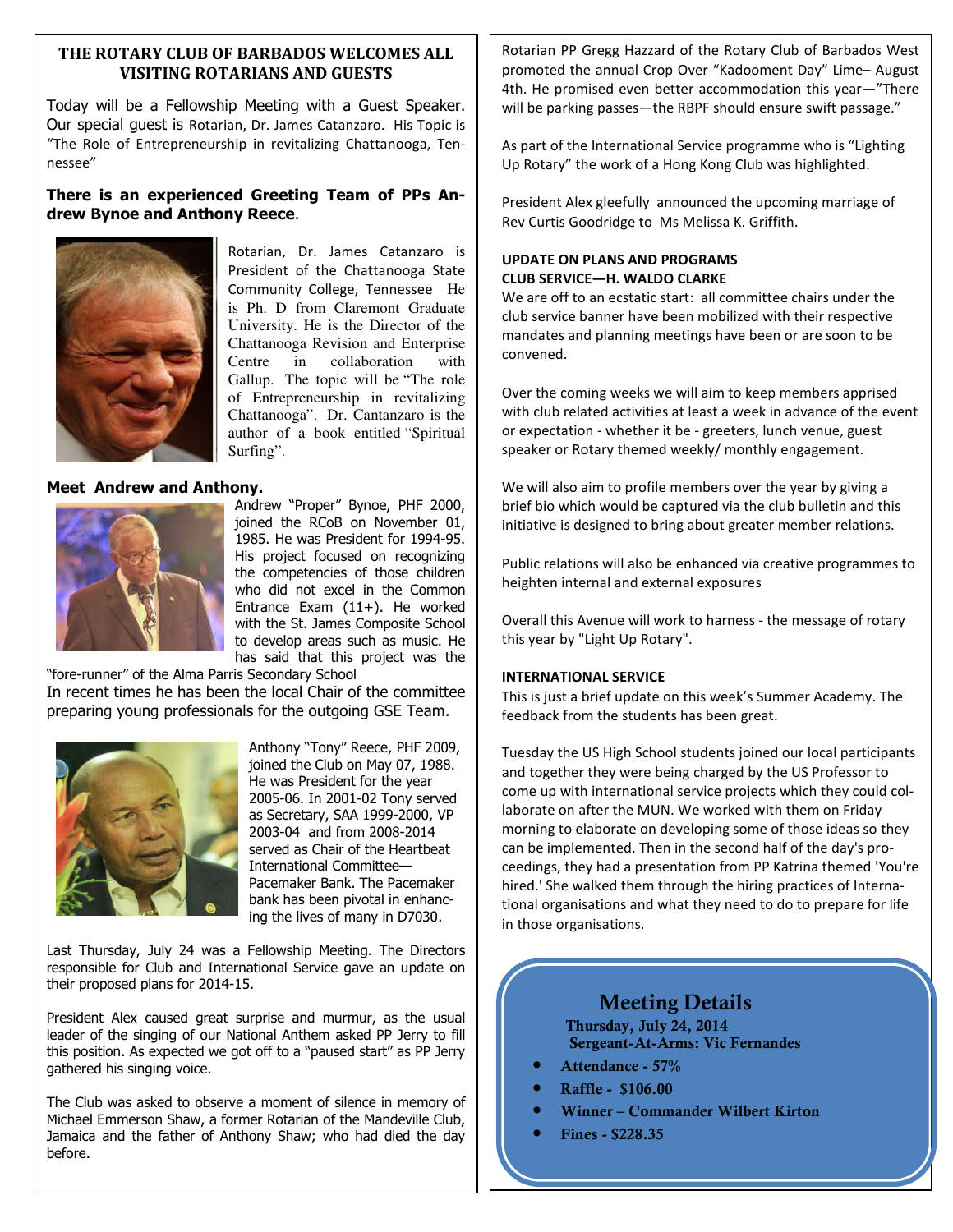#### **INTERNATIONAL SERVICE—CONTINUED**

Wednesday, the Global Shapers Ms. Shalisha Samuel presented in the morning on 'Shaping your world.' On Thursday they all went to 'work' for the day. Students went on attachment to the UNDP, PAHO, WHO, CARICAC, UNICEF, FAO to look at possible careers. Three of them who are interested in business and trade came with me and joined the RCoB for lunch. President Horace, RCoB– West closed the session on Friday on behalf of Rotary.

#### **WHO IS LIGHTINING UP THE ROTARY WORLD?**

We here in Barbados still celebrate that watershed moment when the Rotary Club of Barbados and the nation joined hands around Barbados (November 30, 1979), we thought we would find a project that showcased similar actions in other Rotary Districts.

We found an amazing display of the spirit of Rotary and even a New Guinness World Record in Hong Kong. On November 2, 2013, the Longest Handshake Chain was created by 3,434 people to bring attention to the cause of the visually impaired.

A new Guinness World Record of The Longest Handshake Chain was created by Rotarians and their family members in District 3450 by Rotary Adopt A School students, teachers and the visually challenged members of Hong Kong Blind Sports Federation in the first ever territory-wide event. All funds raised were used to cover all the costs for "Sports Day for All" with a surplus of HK\$152,000 used to support the blind sports programs of Hong Kong Blind Sports Federation.

The initiative promoted public awareness among students of the needs and abilities of the people with visual impairments in sports training and competitions; the visually challenged regained their self-confidence through the participation and the success in sports competitions. 4700 people including over 1400 from the Rotary family and 1200 from volunteer helpers. Overall, 3,434 people with and without visual impairments jointly created the Guinness World Record for the Longest Handshake Chain and brought the spirit and message of Rotary to Hong Kong.

#### *Presented by Makonem Hurley*

#### PROFILES IN COMMUNITY SERVICE -#6-NEVILLE 'ROY' SMITH,ATTORNEY-AT-LAW, T.E.P. **By D.R. Douglin**



*"One thing that I believe would enhance Rotary is reclaiming the old tradition of meeting at 12:00p.m. for fellowship and going into the meeting for 12:30p.m. Right now, people generally come at 12:30 for the start of the meeting but it would be better if persons came at 12:00p.m. and we can have a half hours fellowship before going into lunch."* 

#### PROFILES IN COMMUNITY SERVICE CON'T

Neville LeRoy Smith affectionately known to all as 'Roy' joined Rotary on November 01, 1976 when introduced by the then Secretary Mr. Fred Allen. Mr. Charles Toppin was the President at the time. This began Roy's 37 year career in the Rotary Club of Barbados during which he served as Treasurer, Secretary, Assistant Secretary and Vice President of the Club. His favorite project, the Library project was executed in the presidency of PP Richard Blanchette, he assisted in the fundraising efforts of obtaining books from overseas for donation to the Junior Library. His stint as Treasurer was through the year of the Barbados National Chain Link Project (Nov 30, 1978), another notable project for the Club.

Roy, a retired Banker is less known for the fact that he was first, and still is, an Attorney-at-Law having spent 5 years in London, England in the Inner Temple Inn. "In those days", he quips; "we were required to attend social dinners to make introductions with the other students who were studying under the Council of Legal Education. Some students came from Oxford and Cambridge. I remember that the current Governor General, the Honorable Sir Elliott Belgrave was a member of my Inn, the Inner Temple".

He was called to the Barbados Bar in 1966, our year of Independence. "I was introduced to the local bar by Sir Deighton Ward, who was a Judge of the Supreme Court at the time, However, one year later I was offered a position at the Royal Bank of Canada managing their Executorship and Trustee Department and I stayed there until I retired in the year 2000." Mr. Smith holds the professional designation of Trust and Estate Practitioner (T.E.P).

Roy spent his secondary school academic career at Harrison College (1945-55), where he credits his Latin and Greek teachers, Messrs. Medford and Marshall as two of the greatest influences on his life. His activities there included football and cricket, pastimes that he does not now have the time to enjoy.

Currently, he spends his time between his involvement in the business of the offshore industry which he notes appears to be dwindling, his hobbies (travelling, politics and walking) and his children and grandchildren. Roy has 3 children, all sons: Gavin, Peter and Dylan two of which reside in the United Kingdom and the other in the United Arab Emirates. He has 3 grandchildren. Reflecting on his life he says "I have lived, I want to see my grands grow and achieve their goals in life. This is my greatest goal."

Of the Rotary Club of Barbados, he enjoys the fellowship and camaraderie with his closest comrades who included the late **Sir Stanley Blanchette** and the late **Rev Philip Saunders**. He reminisced about **Charter President Sir Theodore Brancker** who, chauffer driven would always arrive for the meeting at 12: 00p.m. sharp. He recalled that members arrived at meetings at 12:00 p.m. to allow time for fellowship before the 12:30p.m. start.

To newer members of the Club, he gave this piece of advice "**Make your contribution to the community as that is what we are all about".** For his contribution to the community, Roy was awarded a **Paul Harris Fellowship** in 2001.